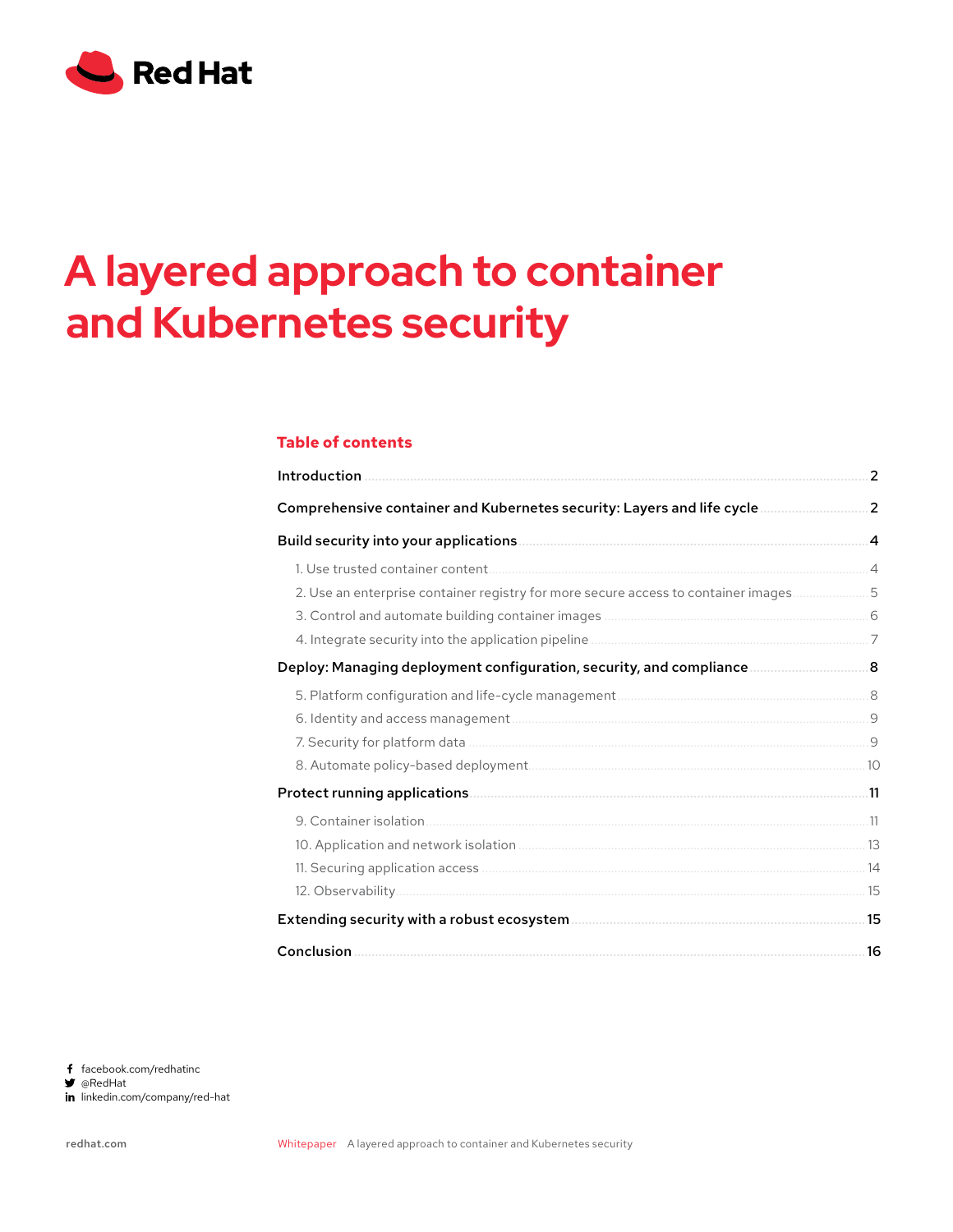<span id="page-1-0"></span>

# **Introduction**

Containers have garnered broad appeal through their ability to package an application and its dependencies into a single image that can be promoted from development to test to production. Containers help provide consistency across environments and across multiple deployment targets like physical servers, virtual machines (VMs), and private or public clouds. With containers, teams are better equipped to develop and manage the applications that deliver business agility.

Managing containers at scale requires orchestration. Kubernetes is the container orchestration platform of choice for the enterprise. [Kubernetes clusters](https://www.redhat.com/en/topics/containers/what-is-a-kubernetes-cluster) can be deployed on-premise, as well as in [public](https://www.redhat.com/en/topics/cloud-computing/what-is-public-cloud), [private](https://www.redhat.com/en/topics/cloud-computing/what-is-private-cloud), or [hybrid clouds](https://www.redhat.com/en/topics/cloud-computing/what-is-hybrid-cloud). For this reason, Kubernetes is an ideal platform for hosting [cloud](https://www.redhat.com/en/topics/cloud-native-apps)[native](https://www.redhat.com/en/topics/cloud-native-apps) applications that require rapid scaling.

With many organizations now running essential services on containers, implementing container security has never been more critical. This whitepaper describes the key elements of security for containerized applications managed with Kubernetes.

# **Comprehensive container and Kubernetes security: Layers and life cycle**

Containers allow developers to build and promote an application and its dependencies as a unit. Containers also allow for multitenant application deployments on a shared host, making it simpler to maximize use of your servers. You can deploy multiple applications on a single host, spinning up and shutting down individual containers as needed. Unlike traditional virtualization, you do not need a hypervisor to manage guest operating systems (OS) on each VM. Containers virtualize your application processes, not your hardware.

Of course, applications are rarely delivered in a single container. Even simple applications typically have a front end, a back end, and a database. And developing modern microservices-based applications means deploying multiple containers—sometimes on the same host and sometimes distributed across multiple hosts or nodes as shown in Figure 1.



*Figure 1. Container environments can be complex and distributed across multiple nodes.*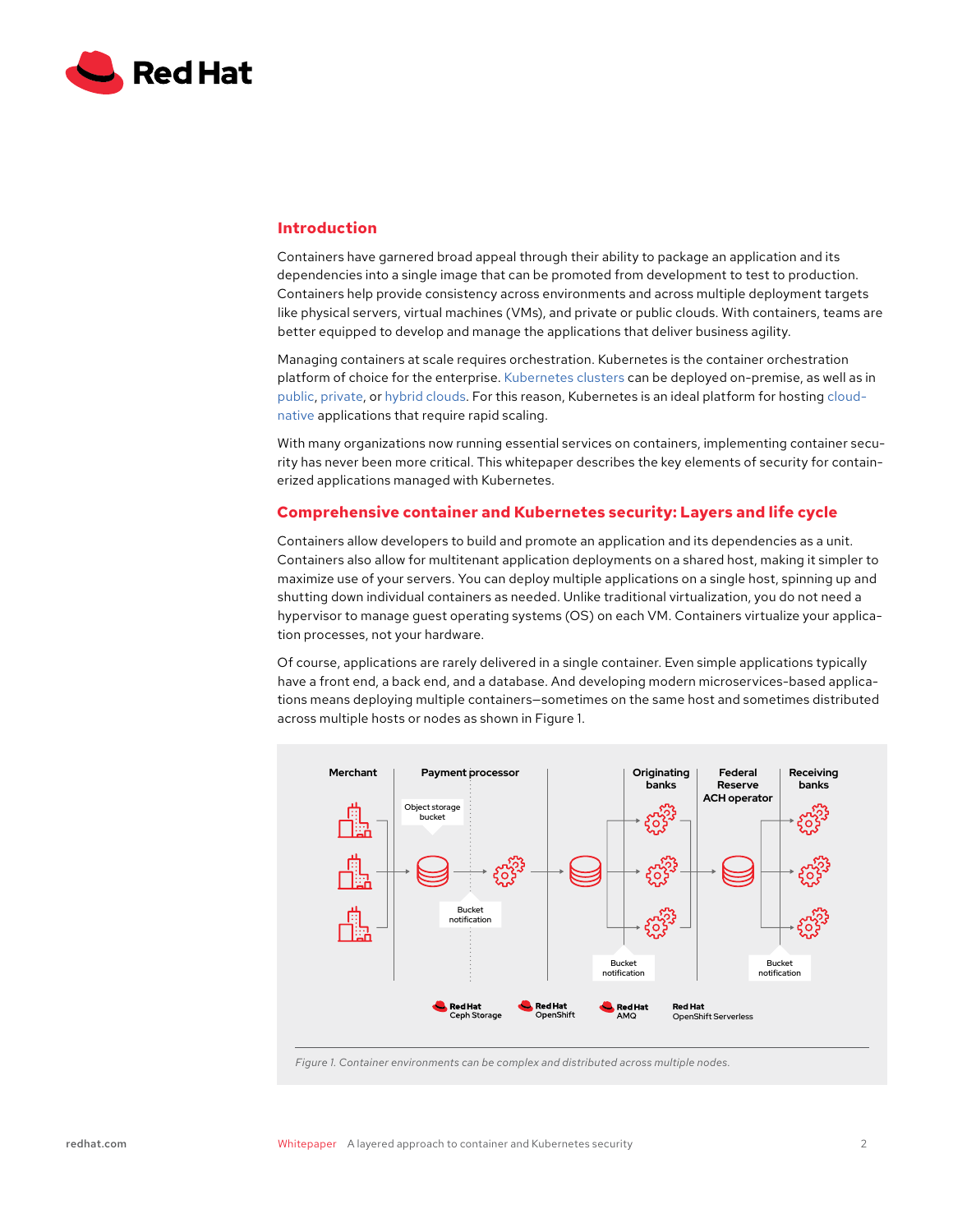

When deploying containers at scale, you need to consider how you will manage operations, scalability, and security:

- Which containers should be deployed to which hosts?
- Which host has more capacity?
- Which containers need access to each other and how will they discover each other?
- How do you control access to and management of shared resources such as network and storage?
- $\blacktriangleright$  How do you monitor container health?
- ▶ How do you automatically scale application capacity to meet demand?
- How do you support developer self-service and automate build and deployment processes while also meeting security requirements?

Securing containers is a lot like securing any running Linux® process. You need to integrate security throughout the layers of the solution stack before you deploy and run your container. You also need to make security a continuous process throughout the application and platform life cycles, adapting to respond to new threats and solutions as they emerge. Figure 2 illustrates a comprehensive approach to container security.



*Figure 2. Comprehensive container security involves securing the build, deployment, and runtime, and extending security with specialized tools when appropriate.*

You can build your own Kubernetes environment, which requires spending time configuring, integrating, and managing individual components. Or you can deploy an application platform built on Kubernetes with automated configuration management and security features. This approach lets your team focus their energies on building the applications that provide business value rather than reinventing infrastructure.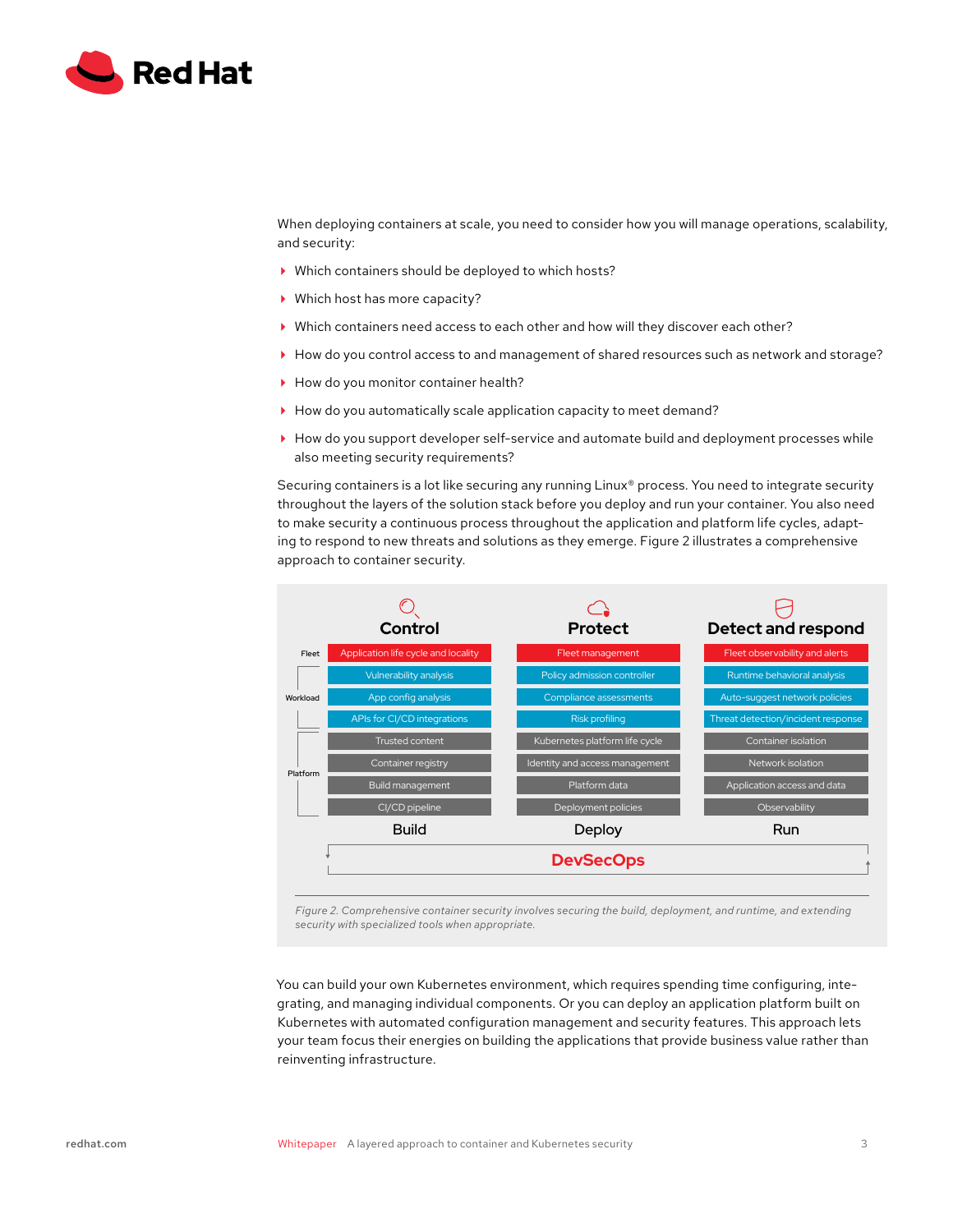<span id="page-3-0"></span>

Red Hat® OpenShift® delivers a consistent hybrid cloud enterprise Kubernetes platform for building and scaling containerized applications. Organization-wide use of Kubernetes requires additional capabilities that help you build security into your applications, automate policies that let you manage container deployment security, and protect the container runtime.

Red Hat OpenShift Platform Plus builds on the capabilities of Red Hat OpenShift with:

- Red Hat Advanced Cluster Management for Kubernetes for multicluster management, end-toend visibility, and control of your Kubernetes clusters.
- Red Hat Advanced Cluster Security for Kubernetes for Kubernetes-native security with DevSecOps capabilities to protect the software supply chain, infrastructure, and workloads.
- Red Hat Quay, a globally-distributed and scalable registry with advanced access control and security scanning.

# **Build security into your applications**

Building security into your applications is critical for cloud-native deployments. Securing your containerized applications requires that you:

- **1.** Use trusted container content.
- **2.** Use an enterprise container registry.
- **3.** Control and automate building containers.
- **4.** Integrate security into the application pipeline.

# **1. Use trusted container content**

When managing security, what is inside your container matters. For some time now, applications and infrastructures have been composed from readily available components. Many of these are open source packages, such as the Linux OS, Apache Web Server, Red Hat JBoss® Enterprise Application Platform, PostgreSQL, and Node.js. Containerized versions of these packages are also available so you can avoid building your own. However, as with any code you download from an external source, you need to know where the packages originated, who built them, and whether they contain any malicious code. Ask yourself:

- Will the container contents compromise my infrastructure?
- Are there known vulnerabilities in the application layer?
- Are the runtime and OS layers in the container up to date?
- $\blacktriangleright$  How frequently will the container be updated and how will I know when it is updated?

Red Hat has been packaging and delivering trusted Linux content for years in Red Hat Enterprise Linux and across our portfolio. Red Hat now delivers that same trusted content packaged in Linux containers. With the introduction of Red Hat Universal Base Images, you can take advantage of the greater reliability, security, and performance of Red Hat container images wherever Open Container Initiative (OCI)-compliant Linux containers run. This means you can build a containerized application on Red Hat Universal Base Image, push it to the container registry of your choice, and share it freely without any subscription required.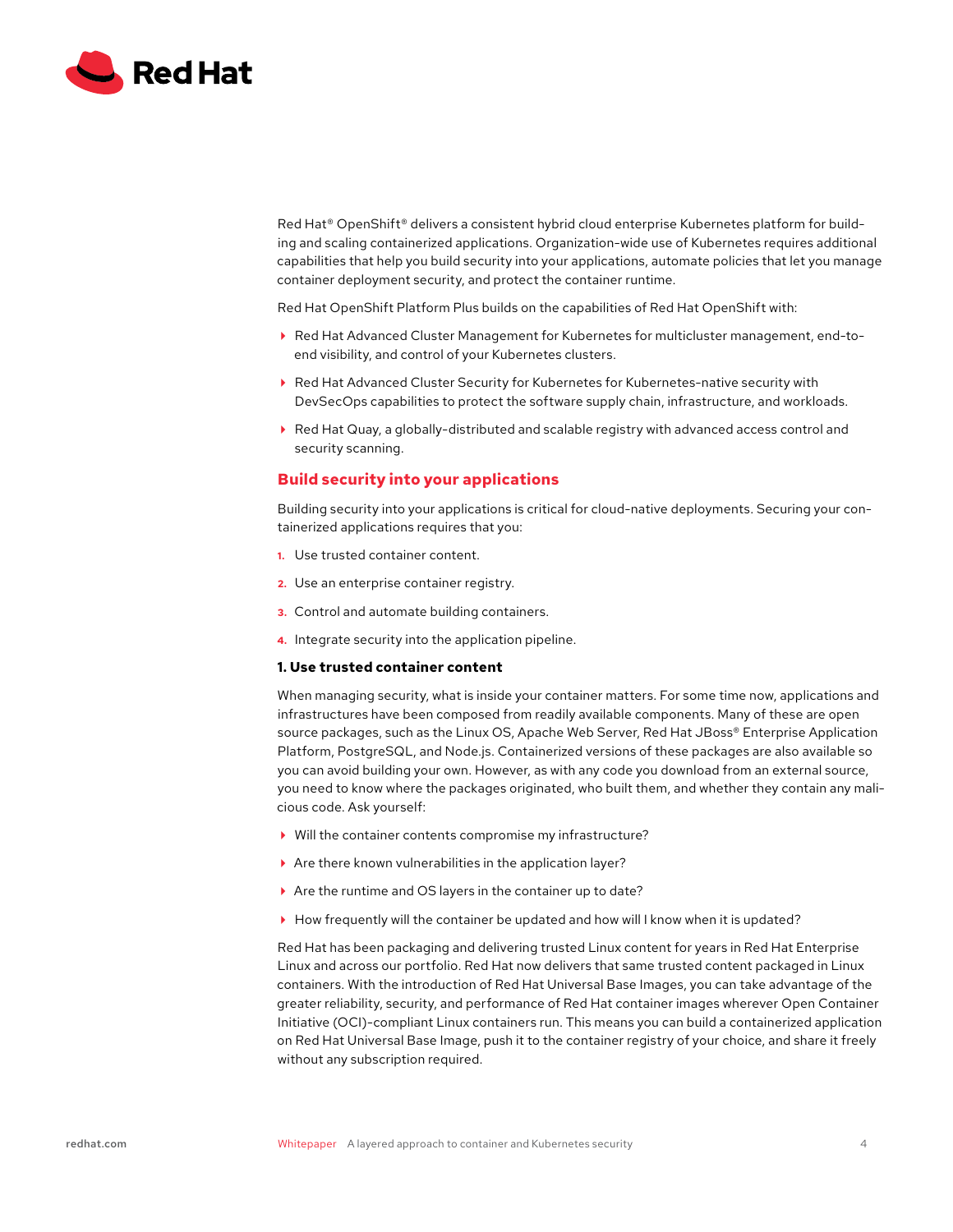<span id="page-4-0"></span>

Red Hat also provides a large number of certified images and operators for various language runtimes, middleware, databases, and more via the [Red Hat Ecosystem Catalog.](https://catalog.redhat.com/) Red Hat certified containers and operators run anywhere Red Hat Enterprise Linux runs, from bare metal to VMs to cloud, and are supported by Red Hat and our partners.

Red Hat continuously monitors the health of the images we deliver. The [Container Health Index](https://access.redhat.com/articles/2803031) grades the security risk of each container image, detailing how container images should be curated, consumed, and evaluated to meet the needs of production systems. Containers are graded based in part on the age and impact of unapplied security errata to all components of a container, providing an aggregate rating of container safety that can be understood by security experts and nonexperts alike.

When Red Hat releases security updates—such as fixes to run [CVE-2019-5736](https://access.redhat.com/security/cve/cve-2019-5736), MDS [CVE-2019-11091,](https://access.redhat.com/security/cve/CVE-2019-11091) or VHOST-NET [CVE-2019-14835—](https://access.redhat.com/security/cve/CVE-2019-14835)we also rebuild our container images and push them to the public registry. Red Hat security advisories alert you to any newly discovered issues in certified container images and direct you to the updated image so that you can, in turn, update any applications that use the image.

There may be times when you need content that Red Hat does not provide. We recommend using container scanning tools that use continuously updated vulnerability databases to be sure you always have the latest information on known vulnerabilities when using container images from other sources.

Because the list of known vulnerabilities is constantly evolving, you need to check the contents of your container images when you first download them and continue to track vulnerability status over time for all your approved and deployed images, just as Red Hat does for Red Hat container images.

# **2. Use an enterprise container registry for more secure access to container images**

Your teams are building containers that layer content on top of the public container images you download. You need to manage access to, and promotion of, the downloaded container images and the internally built images the same way you manage other types of binaries. A number of private registries support storage of container images—we recommend selecting a private registry that helps you automate policies for the use of stored container images.

Red Hat OpenShift includes a private registry that provides basic functionality to manage your container images. [Red Hat Quay](https://www.openshift.com/products/quay) is available as a standalone enterprise registry, offering many additional enterprise features including team-based access control, geographic replication, and build image triggers.

The Clair project is an open source engine that powers the [Red Hat Advanced Cluster Security for](https://cloud.redhat.com/products/kubernetes-security)  [Kubernetes](https://cloud.redhat.com/products/kubernetes-security) scanner and the Red Hat Quay vulnerability scanner. Scanning at the registry level is crucial in hardening your pipelines and catching vulnerabilities as early as possible. Later in the life cycle, you will want a solution that uses similar vulnerability scanning in your build, deploy, and runtime stages to discover and address issues as soon as possible.

Red Hat OpenShift also supports integration with other private registries you may already be using, such as JFrog's Artifactory and Sonatype Nexus.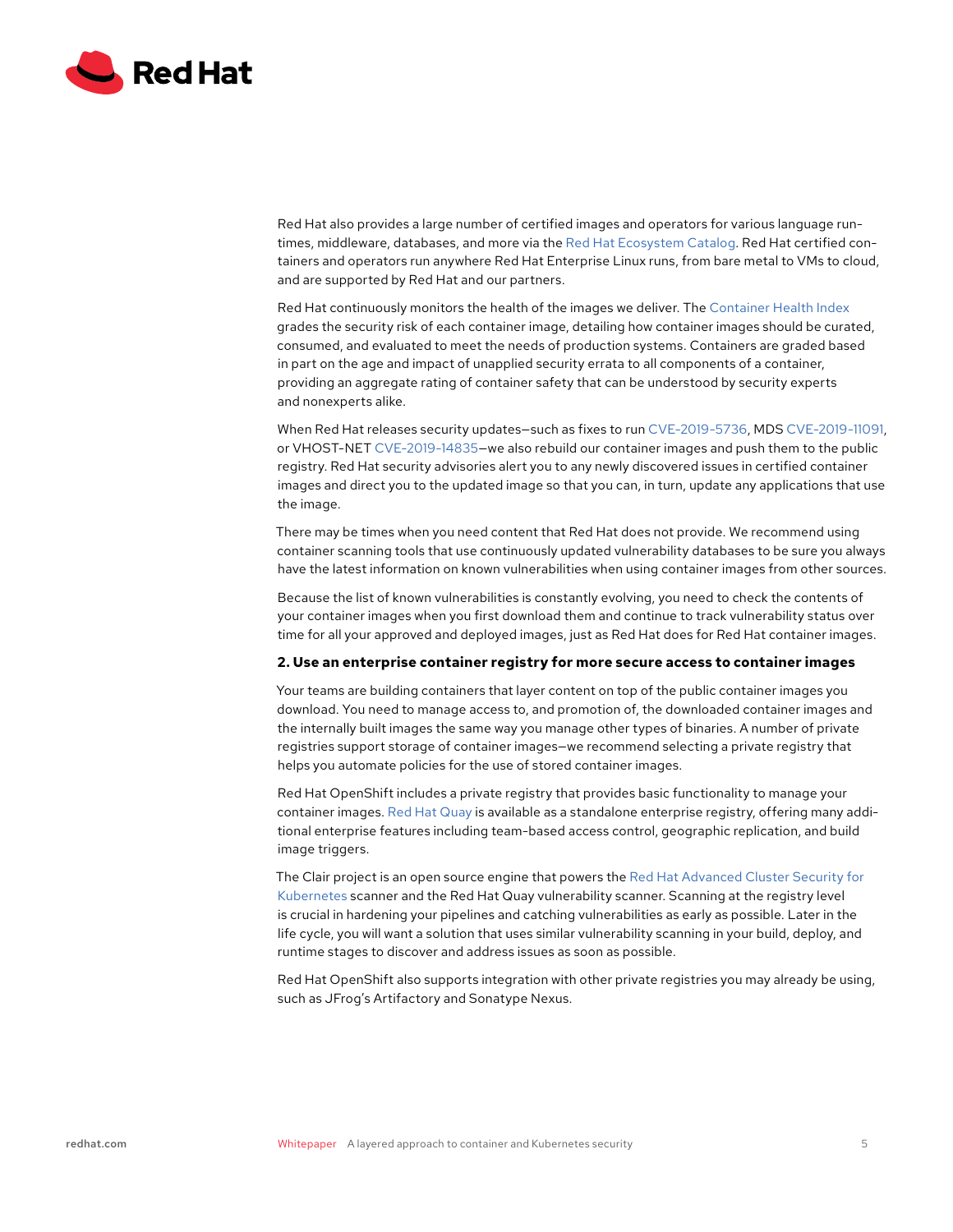<span id="page-5-0"></span>

## **3. Control and automate building container images**

Managing this build process is key to better securing the software stack. Adhering to a "build once, deploy everywhere" philosophy means that the product of the build process is exactly what is deployed in production. It is also important to maintain the immutability of your containers. In other words, do not patch running containers—rebuild and redeploy them instead.

Red Hat OpenShift provides a number of capabilities for automating builds based on external events, as a way to improve the security of your custom images.

- Red Hat Quay triggers provide a mechanism for spawning a repository build of a Dockerfile from an external event such as a GitHub push, BitBucket push, GitLab push, or webhook.
- [Source-to-image](https://github.com/openshift/source-to-image) (S2I) is an open source framework for combining source code and base images (Figure 3). S2I allows your development and operations teams to collaborate on a reproducible build environment. When a developer commits code with git, under S2I, Red Hat OpenShift can:
	- Trigger automatic assembly of a new image from available artifacts—including the S2I base image—and the newly committed code (via webhooks on the code repository or some other automated CI process).
	- Automatically deploy the newly built image for testing.
	- $\triangleright$  Promote the tested image to production status and automatically deploy the new image through the continuous integration/continuous delivery (CI/CD) and deployment process.



*Figure 3. Source-to-image is a toolkit and workflow for building reproducible ready-to-run container images from source code.*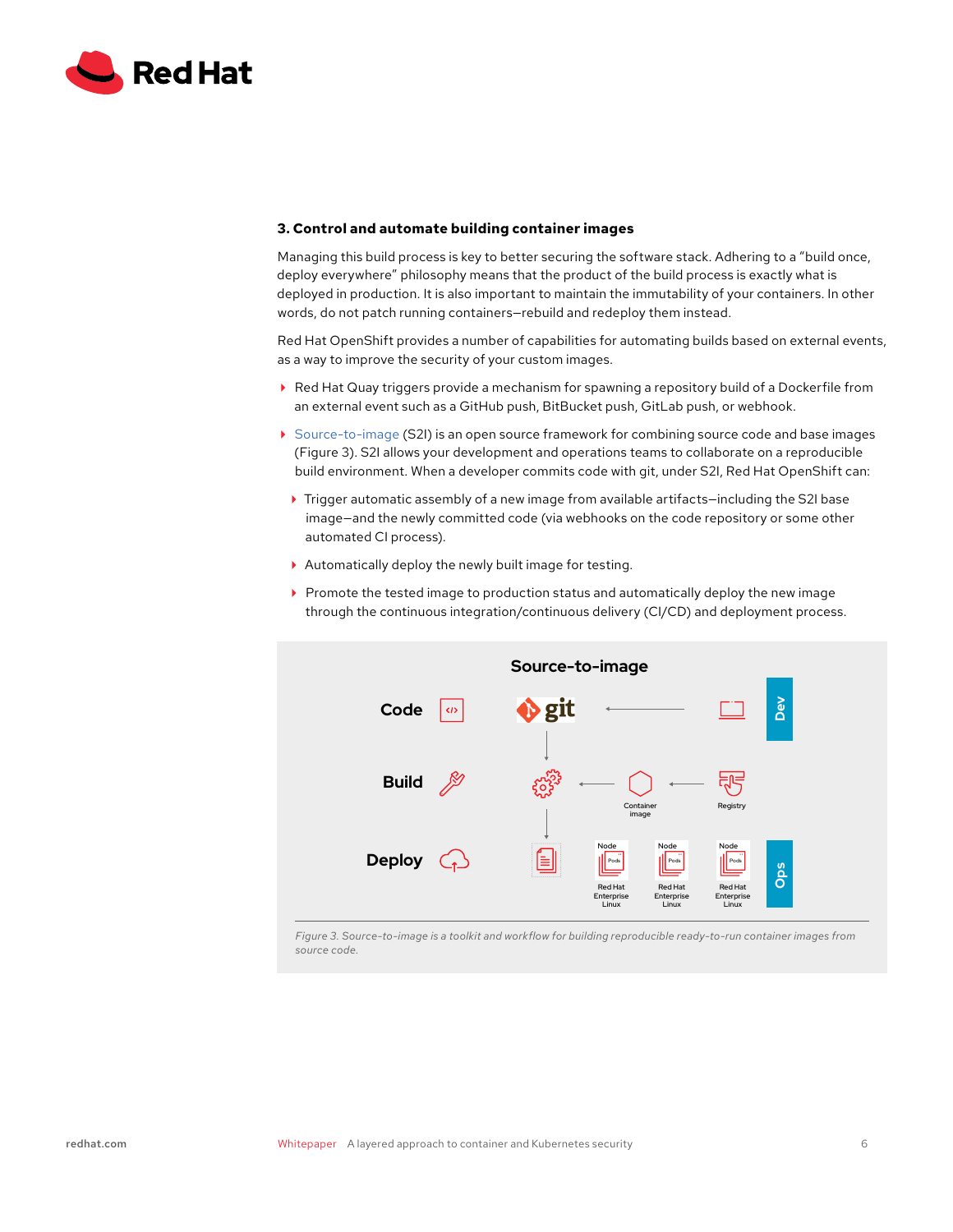<span id="page-6-0"></span>

Red Hat OpenShift image streams can be used to watch changes to external images deployed in your cluster. Image streams work with all the native resources available in Red Hat OpenShift, such as builds or deployments, jobs, replication controllers, or replica sets. By watching an image stream, builds and deployments can receive notifications when new images are added or modified and react by automatically launching a build or deployment, respectively.

For example, consider an application built with three container image layers: base, middleware, and the application layer. An issue is discovered in the base image and that image is rebuilt by Red Hat and pushed to [Red Hat's Ecosystem Catalog.](https://catalog.redhat.com/software/containers/explore) With image streams enabled, Red Hat OpenShift can detect that the image has changed. For builds that are dependent on this image and that have triggers defined, Red Hat OpenShift will automatically rebuild the application image, incorporating the fixed base image.

Once the build is complete, the updated custom image is pushed to Red Hat OpenShift's internal registry. Red Hat OpenShift immediately detects changes to images in its internal registry. For applications where deploy triggers are defined, the updated image is automatically deployed, keeping the code running in production identical to the most recently updated image. All of these capabilities work together to integrate security capabilities into your CI/CD process and pipeline.

### **4. Integrate security into the application pipeline**

Red Hat OpenShift includes integrated instances of Jenkins for CI and Tekton, a Kubernetes CI/ CD pipeline that works for containers (including serverless). Red Hat OpenShift also includes rich RESTful application programming interfaces (APIs) that you can use to integrate your own build or CI/CD tools, including a private image registry.

A best practice for application security is to integrate automated security testing into your pipeline, including your registry, your integrated development environment (IDE), and your CI/CD tools.

- **Registry:** Container images can and should be scanned in your private container registry. With Quay, you can use the Clair security scanner or the Red Hat Advanced Cluster Security scanner integration to notify developers of any policy violating vulnerabilities as they are discovered. Alternatively, multiple third-party certified container scanning solutions can be found in the [Red Hat Ecosystem Catalog.](https://catalog.redhat.com)
- **IDE:** Red Hat Dependency Analytics integrated development environment (IDE) features plugins that provide vulnerability warnings and remediation advice for project dependencies when the code is first brought into the IDE.
- **► CI/CD:** Scanners can be integrated with CI for real-time assessments–cataloging the open source packages in your container, notifying you of any known vulnerabilities, and updating you when new vulnerabilities are discovered in previously scanned packages.
- Additionally, a CI process should include policies that flag builds with issues discovered by security scans so a team can take appropriate action to address those issues as soon as possible. [Red Hat](https://cloud.redhat.com/products/kubernetes-security)  [Advanced Cluster Security](https://cloud.redhat.com/products/kubernetes-security) integrates with CI/CD tooling to watch, notify, and enforce based on vulnerabilities and cluster misconfigurations. Organizations can enforce policies such as denying deployments with [CAP\\_SYS\\_ADMIN capabilities,](https://man7.org/linux/man-pages/man7/capabilities.7.html) even by a privileged user. Red Hat Advanced Cluster Security's holistic approach to risk assessment will inform you of issues in your Kubernetes clusters and comes with default and configurable policies that you can monitor and enforce in the build, deploy, and runtime stages.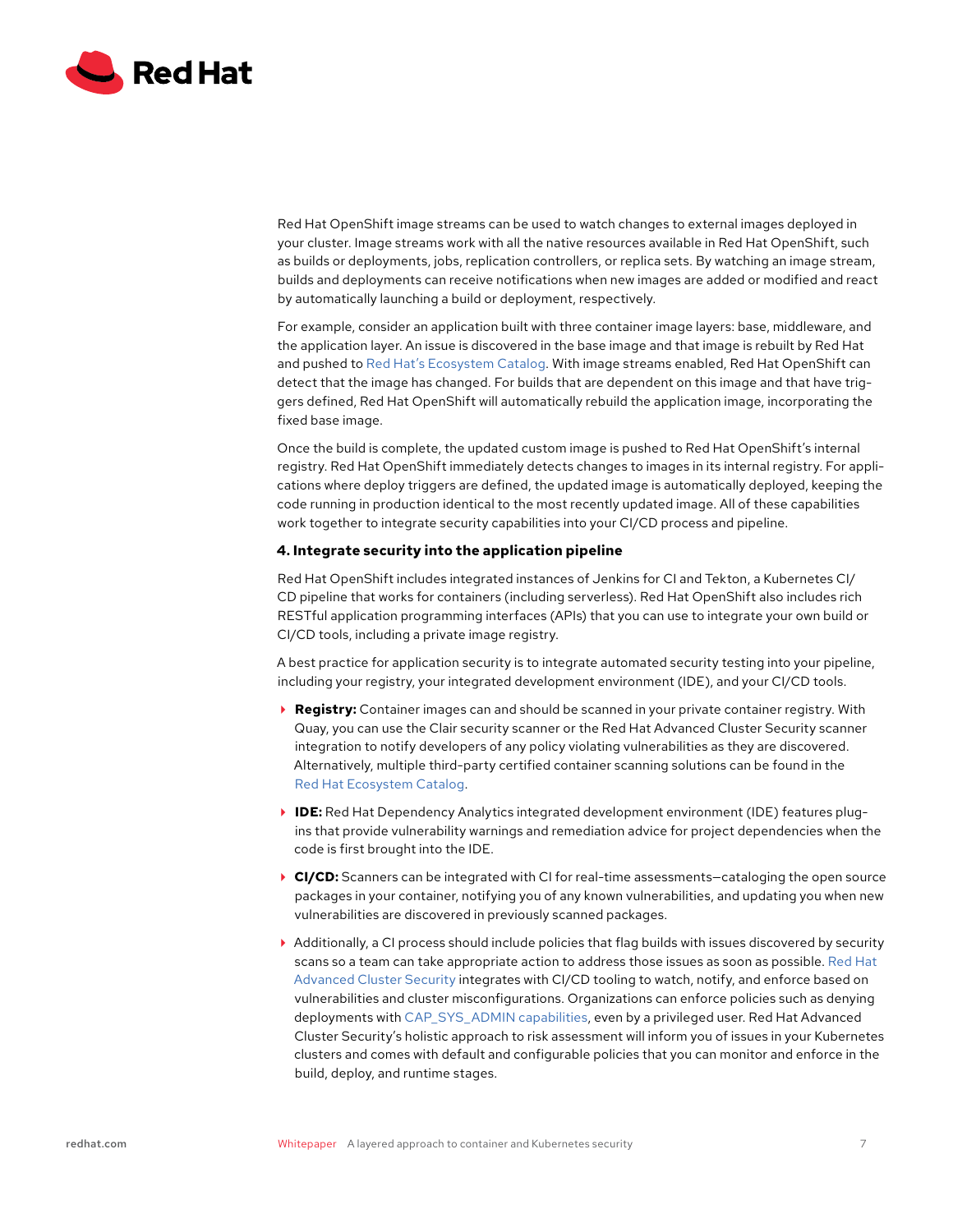<span id="page-7-0"></span>

- ▶ You should also include a solution such as [KubeLinter](https://github.com/stackrox/kube-linter) into your CI process to evaluate Kubernetes YAML files and Helm charts for security misconfigurations.
- $\blacktriangleright$  Finally, we recommend that you sign custom-built container images so that you can be sure they are not tampered with between build and deployment.

# **Deploy: Managing deployment configuration, security, and compliance**

Effective security of your deployment includes securing the Kubernetes platform as well as automating deployment policies. Red Hat OpenShift includes the following capabilities out of the box:

- **5.** Platform configuration and life-cycle management.
- **6.** Identity and access management.
- **7.** Security for platform data and attached storage.
- **8.** Deployment policies.

## **5. Platform configuration and life-cycle management**

The [Cloud Native Computing Foundation \(CNCF\) Kubernetes Security Audit](https://www.cncf.io/blog/2019/08/06/open-sourcing-the-kubernetes-security-audit/) concluded that the greatest security threat to Kubernetes is the complexity of configuring and hardening Kubernetes components. Red Hat OpenShift meets that challenge through the use of Kubernetes Operators.

A Kubernetes Operator is a method of packaging, deploying, and managing a Kubernetes-native application. A Kubernetes Operator acts as a custom controller that can extend the Kubernetes API with the application-specific logic required to manage the application. Every Red Hat OpenShift platform component is wrapped in an operator, delivering automated configuration, monitoring, and management. Individual operators directly configure components such as the API server and the software-defined network (SDN) while the cluster version operator manages multiple operators across the platform. Operators let you automate cluster management, including updates, from the kernel to services higher in the stack.

One of the key values of a container platform is that it supports developer self-service, making it easier and faster for your development teams to deliver applications built on approved layers. A selfservice portal gives your teams enough control to foster collaboration while still providing security. The Operator Lifecycle Manager (OLM) provides the framework for Red Hat OpenShift cluster users to find and use operators to deploy the services needed to enable their applications. With OLM, users can install, upgrade, and assign role-based access control (RBAC) to available operators.

To help with compliance, Red Hat OpenShift provides the [Compliance Operator](https://docs.openshift.com/container-platform/4.6/security/compliance_operator/compliance-operator-understanding.html) to automate the platform's compliance with technical controls required by compliance frameworks. The Compliance Operator lets Red Hat OpenShift administrators describe the desired compliance state of a cluster and provides them with an overview of gaps and ways to remediate them. The Compliance Operator assesses compliance of all platform layers, including the nodes running the cluster. The [File Integrity](https://docs.openshift.com/container-platform/4.6/security/file_integrity_operator/file-integrity-operator-understanding.html)  [Operator](https://docs.openshift.com/container-platform/4.6/security/file_integrity_operator/file-integrity-operator-understanding.html) is also available to run file integrity checks on the cluster nodes' filesystems to audit for changes to sensitive files.

Configuration and life-cycle management across multiple clusters are discussed in item eight in this whitepaper.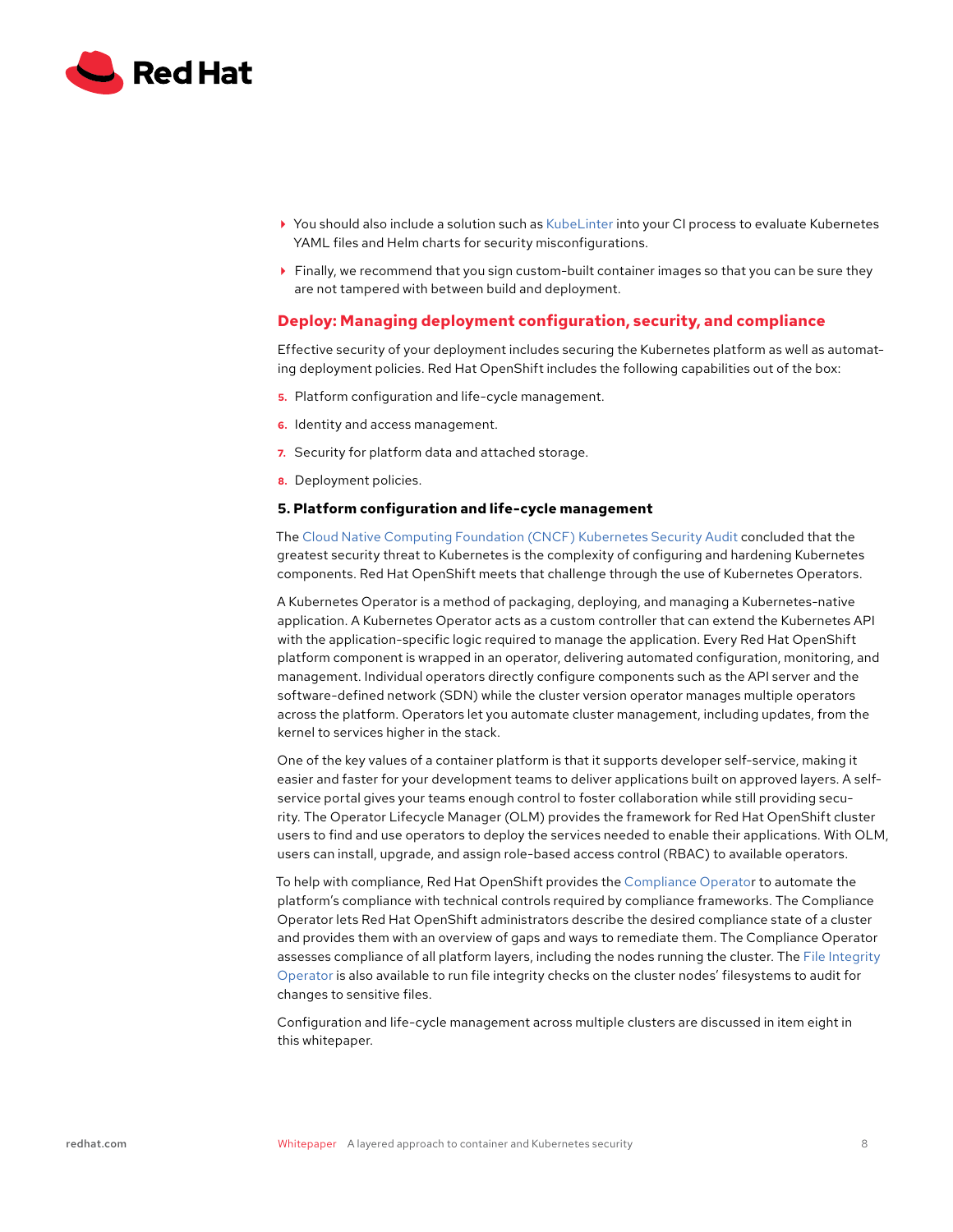<span id="page-8-0"></span>

### **6. Identity and access management**

Given the wealth of features in Kubernetes for both developers and administrators, strong identity management and RBAC are critical elements of the container platform. Kubernetes APIs are key to automating container management at scale. For example, APIs are used to initiate and validate requests, including configuring and deploying pods and services.

API authentication and authorization are critical for providing security for your container platform. The API server is a central point of access and should receive the highest level of scrutiny. The [Red Hat OpenShift control plane](https://docs.openshift.com/container-platform/4.6/architecture/control-plane.html) includes built-in authentication through the [Cluster Authentication](https://docs.openshift.com/container-platform/4.6/operators/operator-reference.html#cluster-authentication-operator_red-hat-operators)  [Operator.](https://docs.openshift.com/container-platform/4.6/operators/operator-reference.html#cluster-authentication-operator_red-hat-operators) Developers, administrators, and service accounts obtain [OAuth access tokens](https://docs.openshift.com/container-platform/4.6/authentication/configuring-internal-oauth.html) to authenticate themselves to the API. As an administrator, you can configure the [identity provider](https://docs.openshift.com/container-platform/4.6/authentication/understanding-identity-provider.html) of your choice to the cluster so users can authenticate before receiving a token. Nine identity providers are supported, including lightweight directory access protocol (LDAP) directories. Red Hat Advanced Cluster Management can be used to configure identity providers across a fleet of clusters.

Fine-grained RBAC is enabled by default in Red Hat OpenShift. RBAC objects determine whether a user or service account is allowed to perform a given action within a cluster. Cluster administrators can use the cluster roles and bindings to control access levels to the OpenShift cluster and to projects within the cluster.

Since RBAC affects your user and application access, managing your RBAC controls in an automated and more secure method is critical. [Red Hat Advanced Cluster Management](https://www.redhat.com/en/technologies/management/advanced-cluster-management) will help you create default RBAC policies for your clusters to support reproducibility and scalability. [Red Hat Advanced](https://www.openshift.com/products/kubernetes-security)  [Cluster Security](https://www.openshift.com/products/kubernetes-security) correlates all of your RBAC controls across your hybrid or multicloud environment with container and runtime data to analyze risk.

## **7. Security for platform data**

Red Hat OpenShift hardens Kubernetes by default to provide security for data in transit. It also includes options for data security at rest.

Red Hat OpenShift protects platform data in transit by:

- Encrypting data in transit via https for all container platform components communicating between each other.
- ▶ Sending all communication with the control plane over transport layer security (TLS).
- Traffic between etcd peer members is encrypted with a certificate authority (CA) and certificates specific to those components. (In Kubernetes, etcd stores the persistent master state while other components watch etcd for changes to bring themselves into the specified state.)
- Automatically rotating platform certificates and keys.

Red Hat OpenShift protects platform data at rest by:

- Optionally encrypting Red Hat Enterprise Linux CoreOS disks and the etcd datastore for additional security.
- Providing Federal Information Processing Standards (FIPS) readiness for Red Hat OpenShift. FIPS 140-2 is a US government security standard used to approve cryptographic modules. When Red Hat Enterprise Linux CoreOS is booted in FIPS mode, Red Hat OpenShift platform components call Red Hat Enterprise Linux cryptographic modules. Learn more from the e-book, [Red Hat](https://www.redhat.com/en/resources/openshift-security-guide-ebook?extIdCarryOver=true&intcmp=7013a000002wL73AAE&sc_cid=7013a000002DedxAAC)  [OpenShift security guide](https://www.redhat.com/en/resources/openshift-security-guide-ebook?extIdCarryOver=true&intcmp=7013a000002wL73AAE&sc_cid=7013a000002DedxAAC).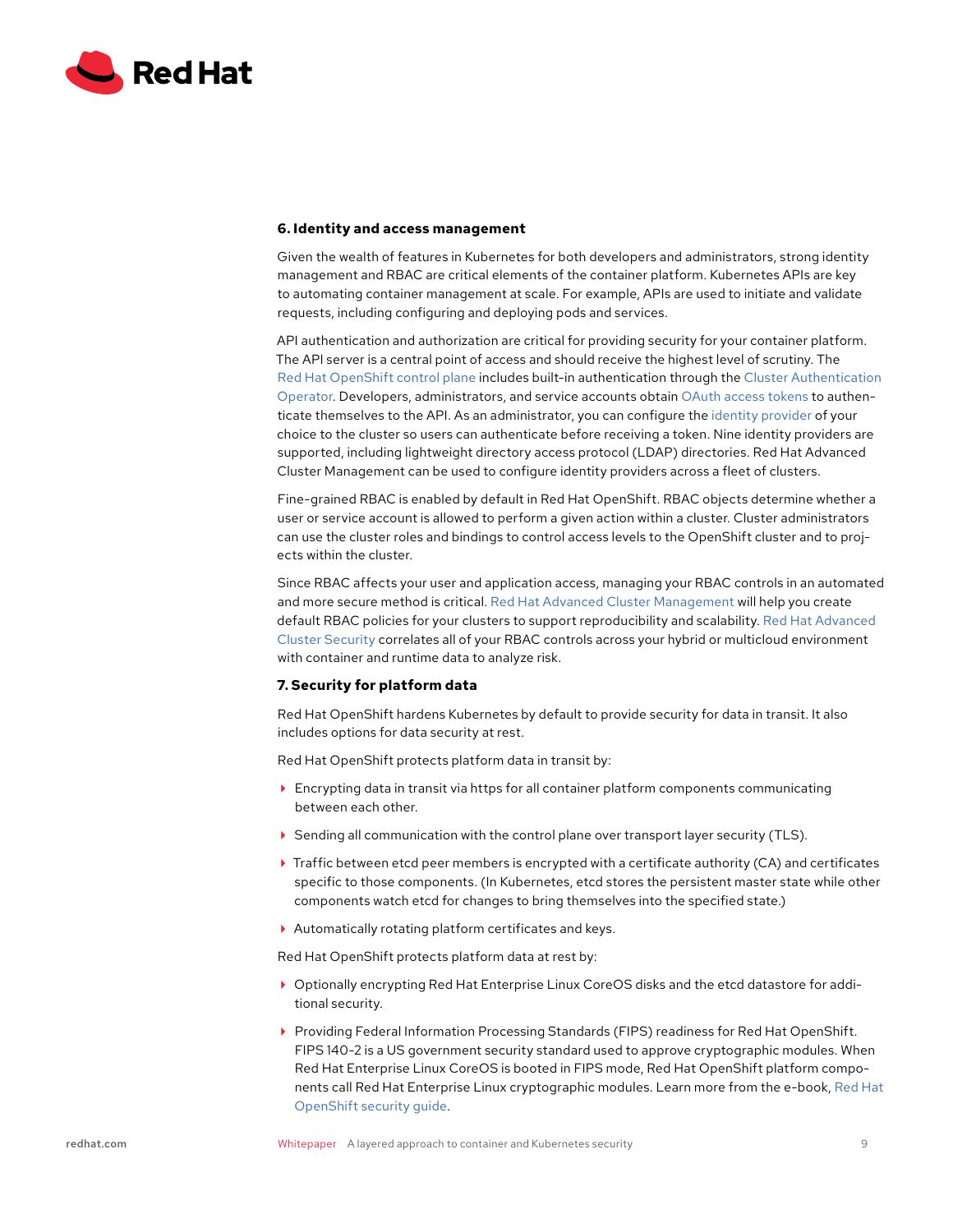<span id="page-9-0"></span>

Red Hat Advanced Cluster Management can be used to monitor certificate expiration dates and to enforce encryption of the etcd datastore across your fleet of clusters.

Containers are useful for both stateless and stateful applications. Red Hat OpenShift supports both ephemeral and persistent storage. Protecting attached storage is a key element of securing stateful services. Red Hat OpenShift supports multiple storage types, including [network file system \(NFS\)](https://docs.openshift.com/container-platform/4.6/storage/persistent_storage/persistent-storage-nfs.html), [Amazon Web Services \(AWS\) Elastic Block Stores \(EBS\)](https://docs.openshift.com/container-platform/4.6/storage/persistent_storage/persistent-storage-aws.html), [Google Compute Engine \(GCE\) Persistent](https://docs.openshift.com/container-platform/4.6/storage/persistent_storage/persistent-storage-gce.html)  [Disks](https://docs.openshift.com/container-platform/4.6/storage/persistent_storage/persistent-storage-gce.html), [Azure Disk,](https://docs.openshift.com/container-platform/4.6/storage/persistent_storage/persistent-storage-azure.html) [iSCSI,](https://docs.openshift.com/container-platform/4.6/storage/persistent_storage/persistent-storage-iscsi.html) and [Cinder](https://docs.openshift.com/container-platform/4.6/storage/persistent_storage/persistent-storage-cinder.html).

In addition, [Red Hat OpenShift Data Foundation](https://www.redhat.com/en/technologies/cloud-computing/openshift-data-foundation) is persistent, software-defined storage integrated with and optimized for Red Hat OpenShift. OpenShift Data Foundation offers highly scalable, persistent storage for cloud-native applications that require features such as encryption, replication, and availability across the hybrid multicloud.

- A **persistent volume (PV)** can be mounted on a host in any way supported by the resource provider. Providers will have different capabilities and each PV's access modes are set to the specific modes supported by that particular volume. For example, NFS can support multiple read/ write clients, but a specific NFS PV might be exported on the server as read-only. Each PV gets its own set of access modes describing that specific PV's capabilities. Such as ReadWriteOnce, ReadOnlyMany, and ReadWriteMany.
- For **shared storage** (e.g., NFS, Red Hat Ceph® Storage), the trick is to have the shared storage PV register its group ID (gid) as an annotation on the PV resource. When the PV is claimed by the pod, the annotated gid will be added to the [supplemental groups](https://docs.openshift.com/container-platform/4.6/security/container_security/security-storage.html) of the pod and give that pod access to the contents of the shared storage.
- For **block storage** (e.g., EBS, GCE Persistent Disks, iSCSI), container platforms can use Security-Enhanced Linux (SELinux) capabilities to provide security for the root of the mounted volume for non-privileged pods, making the mounted volume owned by, and only visible to, the container it is associated with.

Of course, you should also take advantage of the security features available in your chosen storage solution.

## **8. Automate policy-based deployment**

Strong security includes automated policies that you can use to manage container and cluster deployment from a security point of view.

**Policy-based container deployment**

Red Hat OpenShift clusters can be configured to **allow or disallow** images to be pulled from specific image registries. It is a best practice for production clusters to allow images to be deployed only from your private registry.

Red Hat OpenShift's [Security context constraints](https://docs.openshift.com/container-platform/4.6/authentication/managing-security-context-constraints.html) (SCCs) admission controller plug-in defines a set of conditions that a pod must run with in order to be accepted into the system. **Security context constraints** let you drop privileges by default, which is important and still the best practice. Red Hat OpenShift security context constraints (SCCs) ensure that, by default, no privileged containers run on OpenShift worker nodes. Access to the host network and host process IDs are denied by default. Users with the required permissions can adjust the default SCC policies to be more permissive if they choose.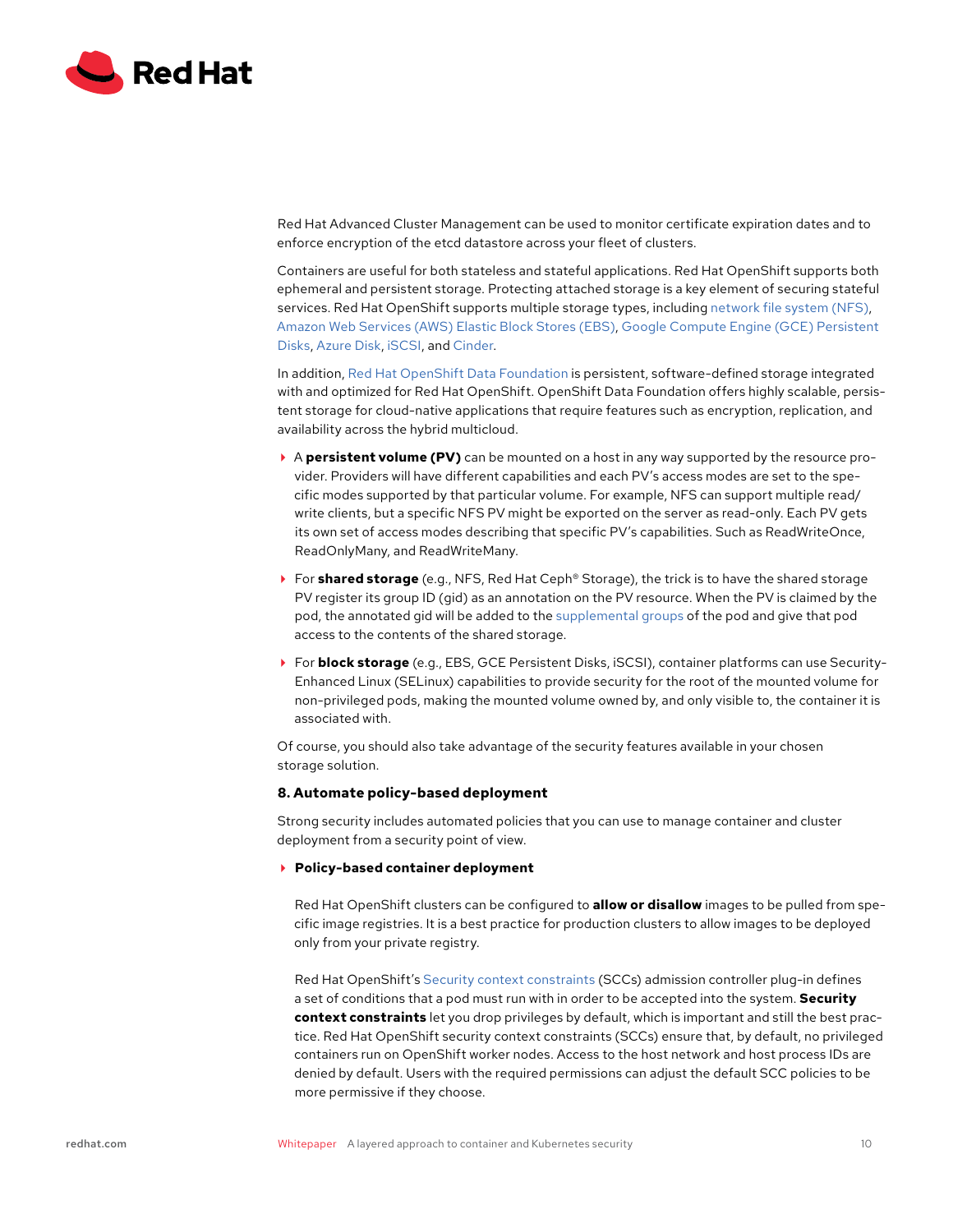<span id="page-10-0"></span>

[Red Hat Advanced Cluster Management for Kubernetes](https://www.redhat.com/en/technologies/management/advanced-cluster-management) provides **advanced application lifecycle management** using open standards to deploy applications using placement policies that are integrated into existing CI/CD pipelines and governance controls.

[Red Hat Advanced Cluster Security for Kubernetes](https://www.redhat.com/en/resources/advanced-cluster-security-for-kubernetes-datasheet) provides built-in and configurable policies to enforce security defaults. Creating policies for allowing or disallowing images from a private registry can be enabled and enforced across all of your clusters. Severe container vulnerability scores, container misconfigurations, and privileged container access are a few examples of policies that can be enabled and enforced to limit the attack surface in your clusters.

#### **Policy-based multicluster management**

Deploying multiple clusters can be useful to provide application high availability across multiple availability zones, functionality for common management of deployments, or migrations across multiple cloud providers, such as AWS, Google Cloud, and Microsoft Azure. When managing multiple clusters, your orchestration tools will need to provide the security you require across the different deployed instances. As always, configuration, authentication, and authorization are key—as is the ability to pass data more securely to your applications, wherever they run, and managing application policies across clusters. [Red Hat Advanced Cluster Management](https://www.redhat.com/en/technologies/management/advanced-cluster-management) provides:

- **Multicluster life-cycle management** that allows you to create, update, and destroy Kubernetes clusters reliably, consistently, and at scale.
- **Policy-driven governance risk and compliance** that utilize policies to automatically configure and maintain consistency of security controls according to industry standards. You can also specify a compliance policy to apply across one or more managed clusters.

## **Protect running applications**

Beyond infrastructure, maintaining application security is critical. Providing security for your containerized applications requires:

- **9.** Container isolation.
- **10.** Application and network isolation.
- **11.** Application access security.
- **12.** Observability.

## **9. Container isolation**

To take full advantage of container packaging and orchestration technology, the operations team needs the right environment for running containers. Operation teams need an OS that can better secure containers at the boundaries—protecting the host kernel from container escapes and containers from each other.

Containers are Linux processes with isolation and resource confinement that let you run sandboxed applications on a shared host kernel. Your security approach to containers should be the same as your security approach to any running process on Linux.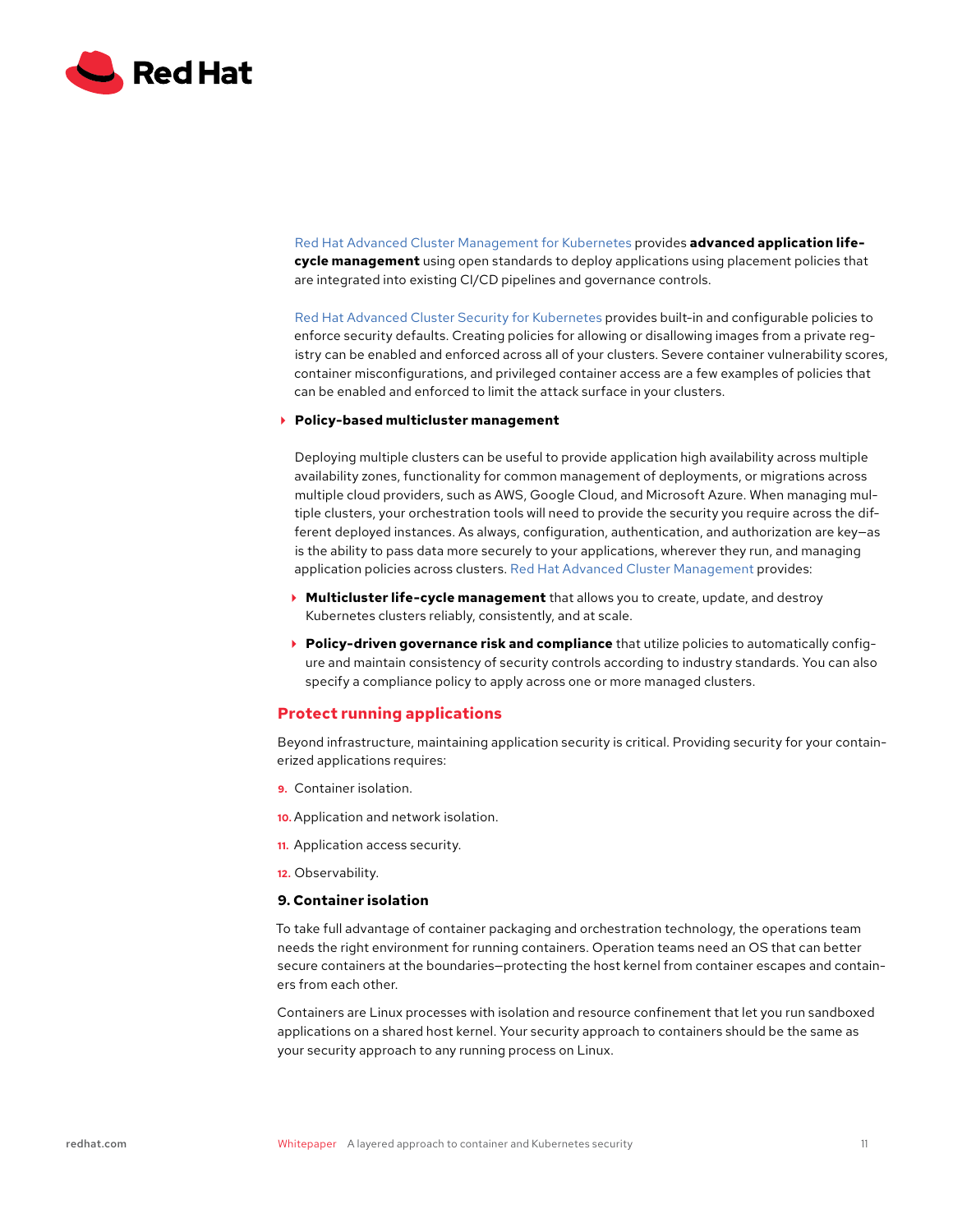

[NIST special publication 800-190](https://nvlpubs.nist.gov/nistpubs/SpecialPublications/NIST.SP.800-190.pdf) recommends using a container-optimized OS for additional security. As the operating system base for Red Hat OpenShift, Red Hat Enterprise Linux CoreOS reduces the attack surface by minimizing the host environment and tuning it for containers. Red Hat Enterprise Linux CoreOS only contains the packages necessary to run Red Hat OpenShift and its userspace is deployed as read-only. The platform is tested, versioned, and shipped in conjunction with Red Hat OpenShift, and it is managed by the cluster. Red Hat Enterprise Linux CoreOS installations and updates are automated and always compatible with the cluster. It also supports the infrastructure of your choice, inheriting most of the Red Hat Enterprise Linux ecosystem.

Every Linux container running on a Red Hat OpenShift platform is protected by powerful Red Hat Enterprise Linux security features built into Red Hat OpenShift nodes. Linux namespaces, SELinux, control groups (Cgroups), capabilities, and secure computing mode (seccomp) are used to provide security for containers running on Red Hat Enterprise Linux.

- [Linux namespaces](https://access.redhat.com/documentation/en-us/red_hat_enterprise_linux_atomic_host/7/html/overview_of_containers_in_red_hat_systems/introduction_to_linux_containers) provide the fundamentals of container isolation. A namespace makes a container appear to the processes within the namespace that they have their own instance of global resources. Namespaces provide the abstraction that gives the impression you are running on your own OS from inside a container.
- [SELinux](https://www.redhat.com/en/topics/linux/what-is-selinux) provides an additional layer of security to keep containers isolated from each other and from the host. SELinux allows administrators to enforce mandatory access controls (MAC) for every user, application, process, and file. SELinux will stop you if you manage to break out of the namespace abstraction (accidentally or on purpose). SELinux mitigates container runtime vulnerabilities, and well-ordered SELinux configurations can prevent container processes from escaping their containment.
- [Cgroups](https://access.redhat.com/documentation/en-us/red_hat_enterprise_linux/8/html/managing_monitoring_and_updating_the_kernel/setting-limits-for-applications_managing-monitoring-and-updating-the-kernel) limit, account for, and isolate the resource usage (e.g., CPU, memory, disk I/O, network) of a collection of processes. Use Cgroups to prevent your container resources from being overtaken by another container on the same host. Cgroups can also be used to control pseudodevices—a popular attack vector.
- $\blacktriangleright$  [Linux capabilities](https://access.redhat.com/documentation/en-us/red_hat_enterprise_linux_atomic_host/7/html/container_security_guide/linux_capabilities_and_seccomp) can be used to lock down privileges in a container. Capabilities are distinct units of privilege that can be independently enabled or disabled. Capabilities allow you to do things such as send raw internet protocol (IP) packets or bind to ports below 1024. When running containers, you can drop multiple capabilities without impacting the vast majority of containerized applications.
- Finally, a [secure computing mode](https://www.redhat.com/sysadmin/container-security-seccomp) (seccomp) profile can be associated with a container to restrict available system calls.

In addition to using Cgroups to isolate resource usage, Red Hat OpenShift offers the ability to manage [resource quotas per projec](https://docs.openshift.com/container-platform/4.8/applications/quotas/quotas-setting-per-project.html)t and [across projects](https://docs.openshift.com/container-platform/4.8/applications/quotas/quotas-setting-across-multiple-projects.html). Project quotas can limit how much damage a rogue token is able to do. Red Hat Advanced Cluster Management can enforce resource quotas across your fleet of clusters.

[Red Hat Advanced Cluster Security](https://cloud.redhat.com/products/kubernetes-security) has built-in compliance support for NIST SP 800-190, which displays all of the compliance recommendations along with the associated workloads. The recommendations offer suggestions for any out-of-compliance applications and provide users with the information to take action accordingly.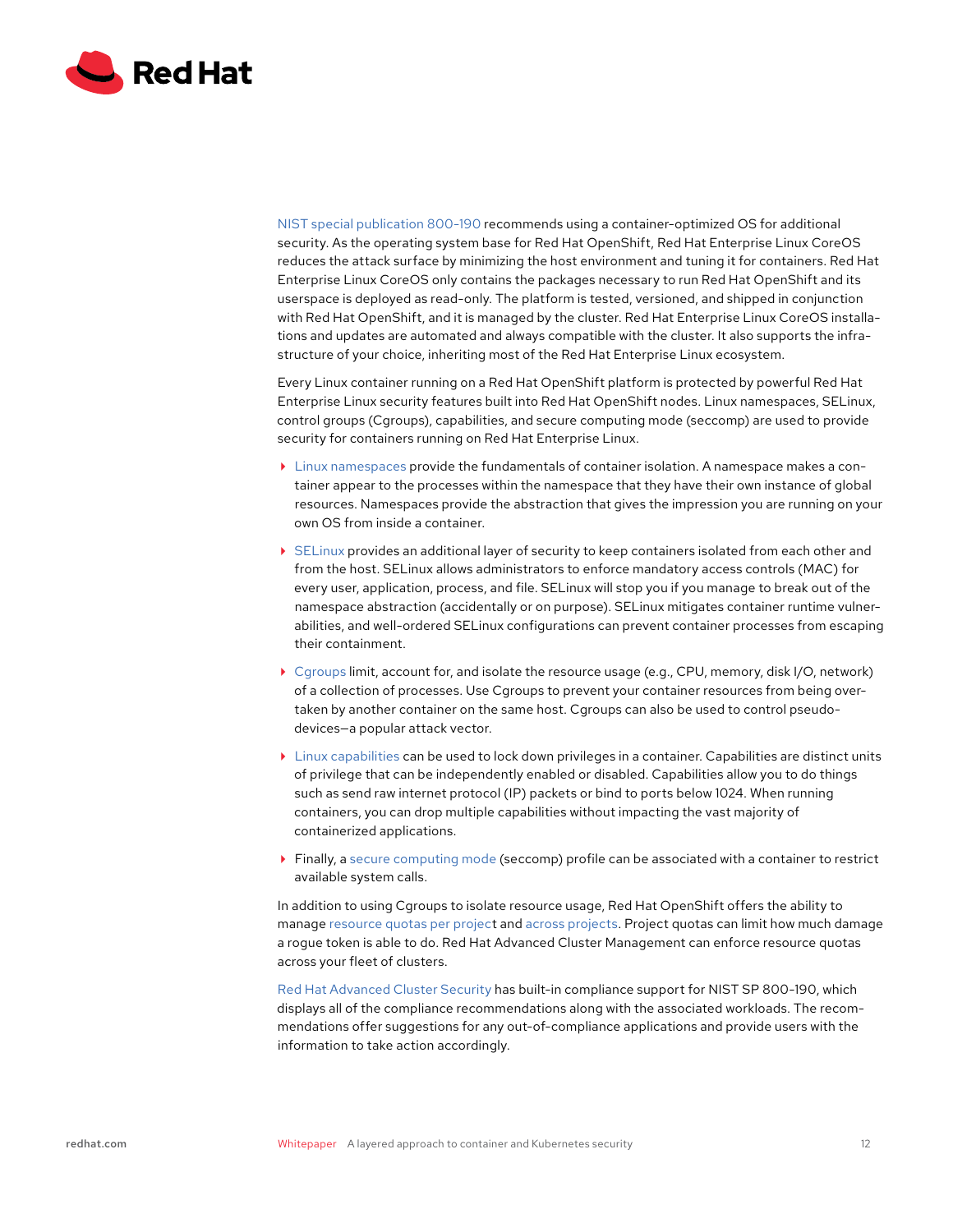<span id="page-12-0"></span>

## **10. Application and network isolation**

Multitenant security is essential for enterprise-scale use of Kubernetes. Multitenancy allows you to have different teams use the same cluster while preventing unauthorized access to each other's environments. Red Hat OpenShift supports multitenancy through a combination of kernel namespaces, SELinux, RBAC, Kubernetes namespaces, and network policies.

- **Red Hat OpenShift projects** are Kubernetes namespaces with SELinux annotations. Projects isolate applications across teams, groups, and departments. Local roles and bindings are used to control who has access to individual projects.
- **Security context constraints** let you drop privileges by default, an important best practice to follow. With Red Hat OpenShift SCCs, by default, no privileged containers run on OpenShift worker nodes. Access to the host network and host process IDs are also denied by default.

Deploying modern microservices-based applications in containers often means deploying multiple containers distributed across multiple nodes. These microservices need to discover and communicate with each other. With network defense in mind, you need a container platform that allows you to take a single cluster and segment the traffic to isolate different users, teams, applications, and environments within that cluster. You also need tools to manage external access to the cluster and access from cluster services to external components. Achieving network isolation requires the following key properties:

- **Ingress traffic control.** Red Hat OpenShift includes CoreDNS to provide a name resolution service to pods. The Red Hat OpenShift router (HAProxy) supports ingress and routes to provide external access to services running on-cluster. Both support reencrypt and passthrough policies: "reencrypt" decrypts and reencrypts HTTP traffic when forwarding it whereas "passthrough" passes traffic through without terminating TLS.
- **Network namespaces.** The first line in network defenses comes from network namespaces. Each collection of containers (known as a "pod") gets its own IP and port range to bind to, thereby isolating pod networks from each other on the node. The pod IP addresses are independent of the physical network that Red Hat OpenShift nodes are connected to.
- **Network policies:** The Red Hat OpenShift SDN uses [network policies](https://docs.openshift.com/container-platform/4.6/networking/network_policy/about-network-policy.html) to provide fine-grained control of communication between pods. Network traffic can be controlled to any pod from any other pod, on specific ports and in specific directions. When network policies are configured in [multitenant mode,](https://docs.openshift.com/container-platform/4.6/networking/network_policy/multitenant-network-policy.html) each project gets its own virtual network ID, thereby isolating project networks from each other on the node. In multitenant mode, (by default) pods within a project can communicate with each other, but pods from different namespaces cannot send packets to or receive packets from pods or services of a different project.
- ▶ **Egress traffic control.** Red Hat OpenShift also provides the ability to control egress traffic from services running on the cluster using either router or firewall methods. For example, you can use IP allowlisting to provide access to an external database.

[Red Hat Advanced Cluster Security for Kubernetes](https://www.openshift.com/products/kubernetes-security) provides additional capabilities to help you manage network isolation. Red Hat Advanced Cluster Security catalogs all active and allowed network connections within the cluster, including external entities, along with network baselines and further deployment context. Additionally network policies are recommended based on traffic usage,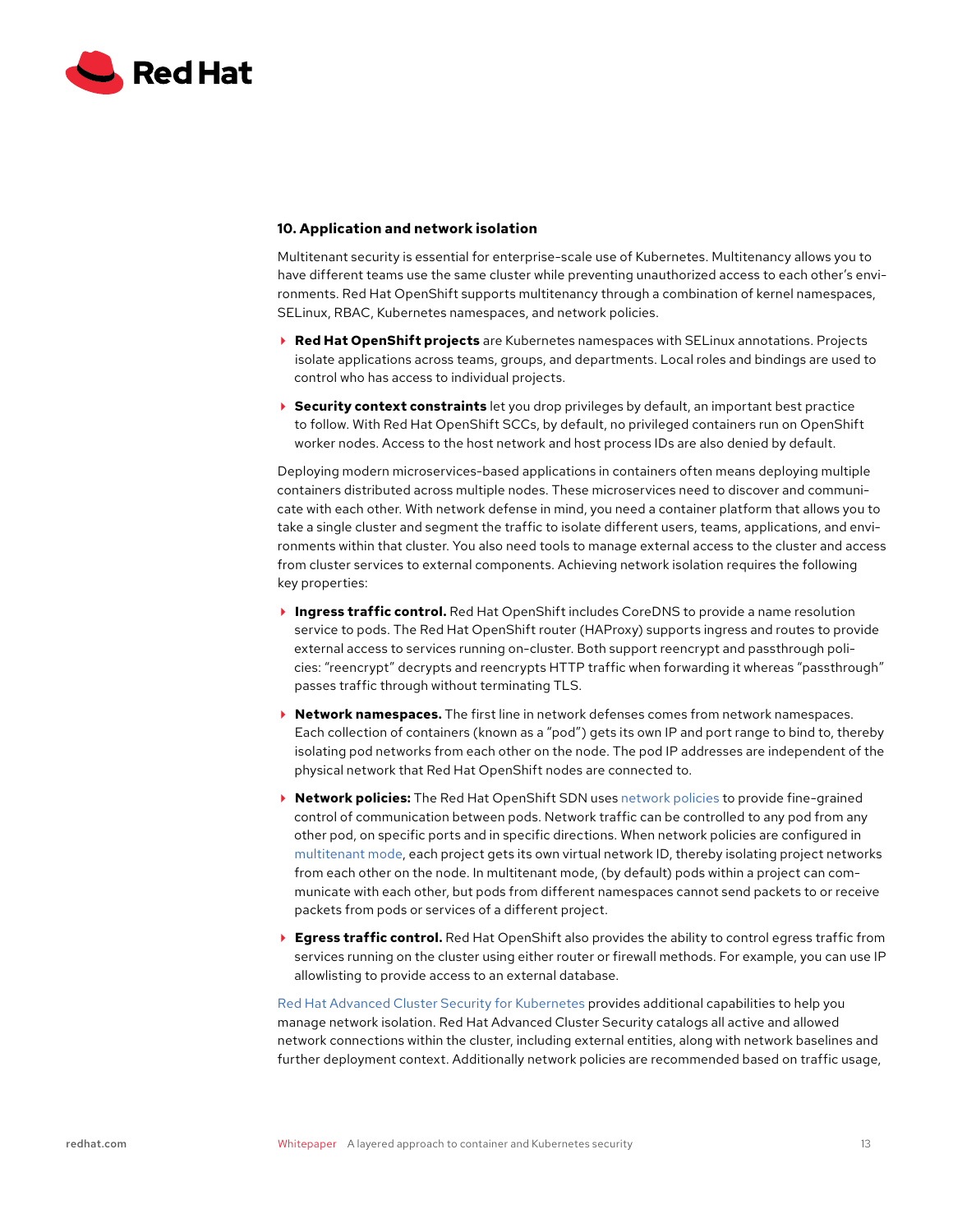<span id="page-13-0"></span>

and you can simulate the effect of your network policies before applying them. Network policies allowlisting external entities that can be set up and enforced across your clusters. Any traffic flow breaking the typical network flow will be marked as anomalous behavior.

## **11. Securing application access**

Improving the security of your applications includes managing application user and API authentication and authorization.

#### **Controlling user access**

Web single sign-on (SSO) capabilities are a key part of modern applications. Container platforms can come with a number of containerized services for developers to use when building their applications. [Red Hat Single Sign-On](https://access.redhat.com/products/red-hat-single-sign-on) is a fully supported, out-of-the-box security assertion markup language (SAML) 2.0 or OpenID Connect-based authentication, web single sign-on, and federation service based on the upstream [Keycloak](http://www.keycloak.org/) project. Red Hat Single Sign-On features client adapters for Red Hat Fuse and Red Hat JBoss Enterprise Application Platform. Red Hat Single Sign-On supports authentication and web single sign-on for Node.js applications and can be integrated with LDAP-based directory services including Microsoft Active Directory and Red Hat Enterprise Linux Identity Management. Red Hat Single Sign-On also integrates with social log-in providers such as Facebook, Google, and Twitter.

## **Controlling API access**

APIs are key to applications composed of microservices. These applications have multiple independent API services, leading to proliferation of service endpoints which require additional tools for governance. We recommend using an API management tool. [Red Hat 3scale API Management](https://www.redhat.com/en/technologies/jboss-middleware/3scale) gives you a variety of standard options for API authentication and security that can be used alone or in combination to issue credentials and control access.

The access control features available in Red Hat 3scale API Management go beyond basic security and authentication. Application and account plans let you restrict access to specific endpoints, methods, and services, and apply access policies for groups of users. Application plans allow you to set rate limits for API usage and control traffic flow for groups of developers. You can set per-period limits for incoming API calls to protect your infrastructure and keep traffic flowing smoothly. You can also automatically trigger overage alerts for applications that reach or exceed rate limits and define behavior for over-limit applications.

#### **Securing application traffic**

Improving security for application traffic with cluster ingress and egress options is covered in section 10 of this whitepaper. For microservice-based applications, security traffic between services on the cluster is equally important. A service mesh can be used to deliver this management layer. The term "service mesh" describes the network of microservices that make up applications in a distributed microservice architecture and the interactions between those microservices.

Based on the open source Istio project, [Red Hat OpenShift Service Mesh](https://www.openshift.com/learn/topics/service-mesh) adds a transparent layer on existing distributed applications for managing service-to-service communication without requiring any changes to the service code. Red Hat OpenShift Service Mesh uses a multitenant operator to manage the control plane life cycle, allowing OpenShift Service Mesh to be used on a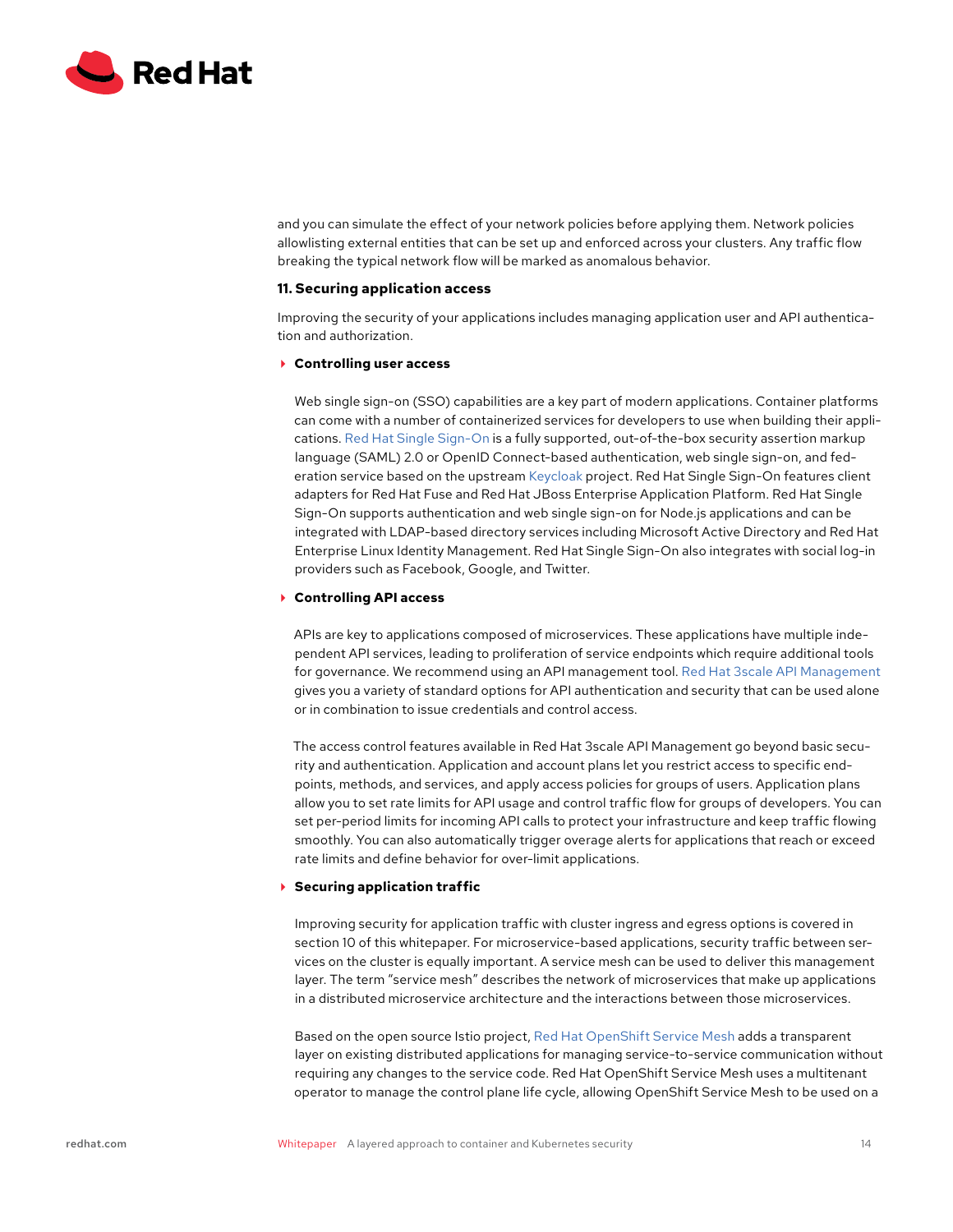<span id="page-14-0"></span>

per-project basis. Furthermore, OpenShift Service Mesh does not require cluster-scoped RBAC resources.

Red Hat OpenShift Service Mesh provides discovery and load balancing as well as key security capabilities, like service-to-service authentication and encryption, failure recovery, metrics, and monitoring.

[3scale Istio Adapter](https://docs.openshift.com/container-platform/4.6/service_mesh/v1x/threescale-adapter.html) is an optional adapter that allows you to label a service running within Red Hat OpenShift Service Mesh.

#### **12. Observability**

The ability to monitor and audit a Red Hat OpenShift cluster is an important part of safeguarding the cluster and its users against inappropriate usage. Red Hat OpenShift includes built-in monitoring and auditing as well as an optional logging stack.

Red Hat OpenShift services connect to the built-in monitoring solution composed of Prometheus and its ecosystem. An alert dashboard is available. Cluster administrators can optionally enable monitoring for user-defined projects. Applications deployed to Red Hat OpenShift can be configured to take advantage of the cluster monitoring components.

Auditing events is a security best practice and generally required to comply with regulatory frameworks. At its core, Red Hat OpenShift auditing was designed using a cloud-native approach to provide both centralization and resiliency. In Red Hat OpenShift, host auditing and event auditing are enabled by default on all nodes. Red Hat OpenShift provides extraordinary flexibility for configuring management and access to auditing data. You can control the amount of information that is logged to the API server audit logs by choosing which [audit log policy profile](https://docs.openshift.com/container-platform/4.6/security/audit-log-policy-config.html) to use.

Monitoring, audit, and log data is RBAC-protected. Project data is available to project administrators and cluster data is available to cluster administrators. Organizations should take advantage of the Kubernetes API to create an audit log policy and monitor the Kubernetes API. Monitoring Kubernetes API events provides organizational insight into the specific Kubernetes API actions and requests, and can notify teams if high risk commands are being misused internally or utilized by malicious actors. Red Hat Advanced Cluster Security will watch for specific OpenShift events, such as shell access or port-forwarding events that are high-risk.

As a best practice, configure your cluster to forward all audit and log events to a security information and event management (SIEM) system for integrity management, retention, and analysis. Cluster administrators can deploy cluster logging to aggregate all the logs from the Red Hat OpenShift cluster, such as host and API audit logs, as well as application container logs and infrastructure logs. Cluster logging aggregates these logs from throughout your cluster nodes and stores them in a default log store. Multiple options are available for forwarding logs to the SIEM of your choice.

# **Extending security with a robust ecosystem**

To further enhance your container and Kubernetes security or to meet existing policies, you may choose to integrate with third-party security tools. Red Hat has a broad ecosystem of [certified](https://connect.redhat.com/partner-with-us/build-software)  [partner solutions](https://connect.redhat.com/partner-with-us/build-software) such as:

- Privileged access management.
- External certificate authorities.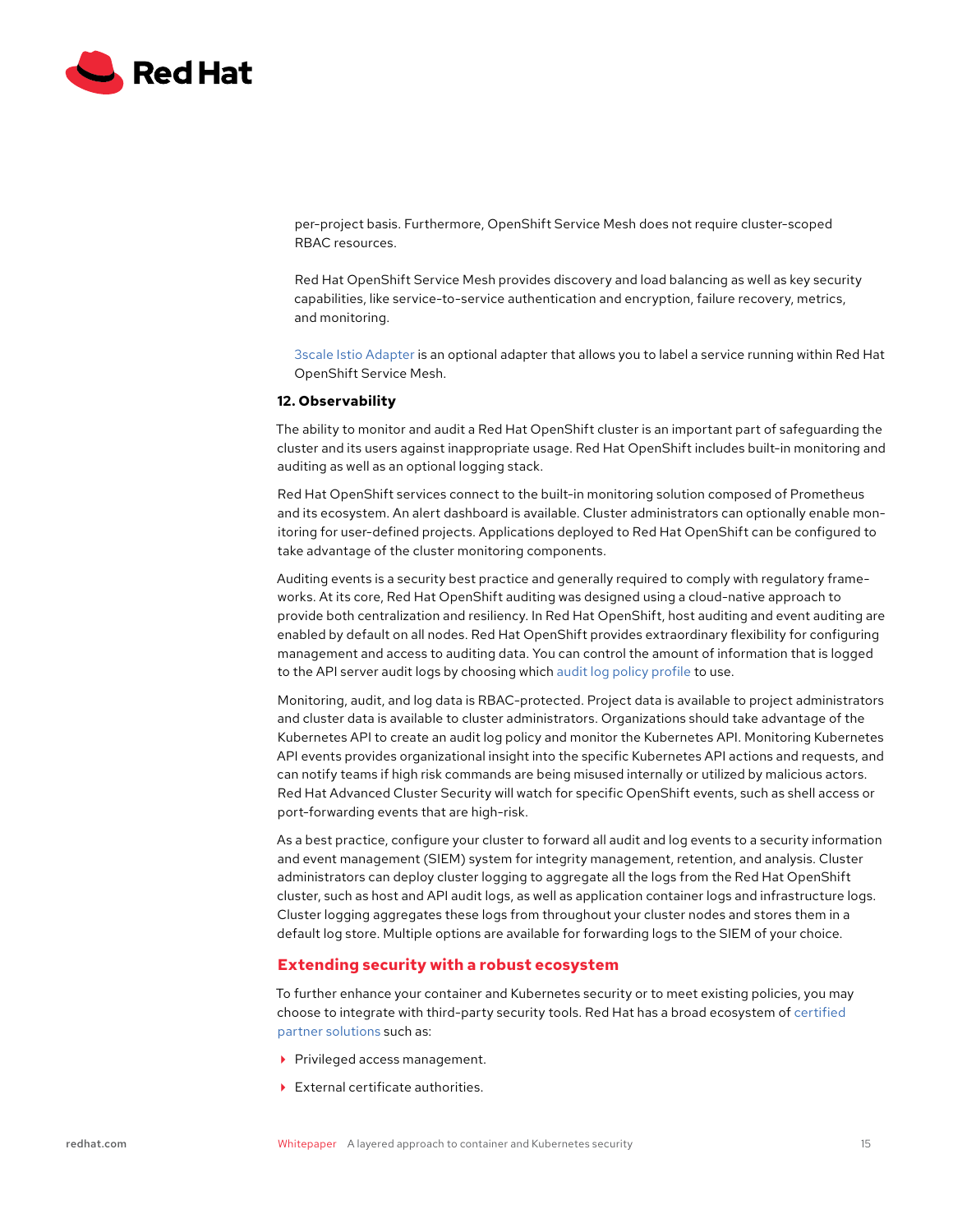<span id="page-15-0"></span>

- External vaults and key management solutions.
- Container content scanners and vulnerability management tools.
- ▶ Container runtime analysis tools.
- SIEM.

# **Conclusion**

Deploying container-based applications and microservices is not just about security. Your container platform needs to provide an experience that works for your developers and your operations team. You need a security-focused, enterprise-grade, container-based application platform that empowers developers and operators to achieve their project goals, while also improving operational efficiency and infrastructure utilization.

Red Hat OpenShift is built on a core of standard and portable Linux containers that deliver built-in security features, including:

- Integrated build and CI/CD tools for more secure DevOps practices.
- Hardened, enterprise-ready Kubernetes with built-in platform configuration, compliance, and lifecycle management.
- ▶ Strong RBAC with integrations to enterprise authentication systems.
- ▶ Options for managing cluster ingress and egress.
- Integrated SDN and service mesh with support for network microsegmentation.
- Support for providing security for remote storage volumes.
- Red Hat Enterprise Linux CoreOS, optimized for running containers at scale with strong isolation.
- ▶ Deployment policies to automate runtime security.
- Integrated monitoring, audit, and logging.

Red Hat OpenShift also provides the largest collection of supported programming languages, frameworks, and services (Figure 4). Red Hat Advanced Cluster Management for Kubernetes provides tightly integrated multicluster management.

Red Hat OpenShift is available to run on Red Hat OpenStack® Platform, VMware, bare metal, AWS, Google Cloud Platform, Azure, IBM Cloud, and [any platform that supports Red Hat Enterprise Linux](https://docs.openshift.com/container-platform/4.6/welcome/index.html). Red Hat also provides [Red Hat OpenShift Dedicated](https://cloud.redhat.com/products/dedicated/) on AWS and Google Cloud as a public cloud service. Azure Red Hat OpenShift is jointly offered by Red Hat and Microsoft. Red Hat OpenShift Service on AWS is jointly offered by Red Hat and Amazon.